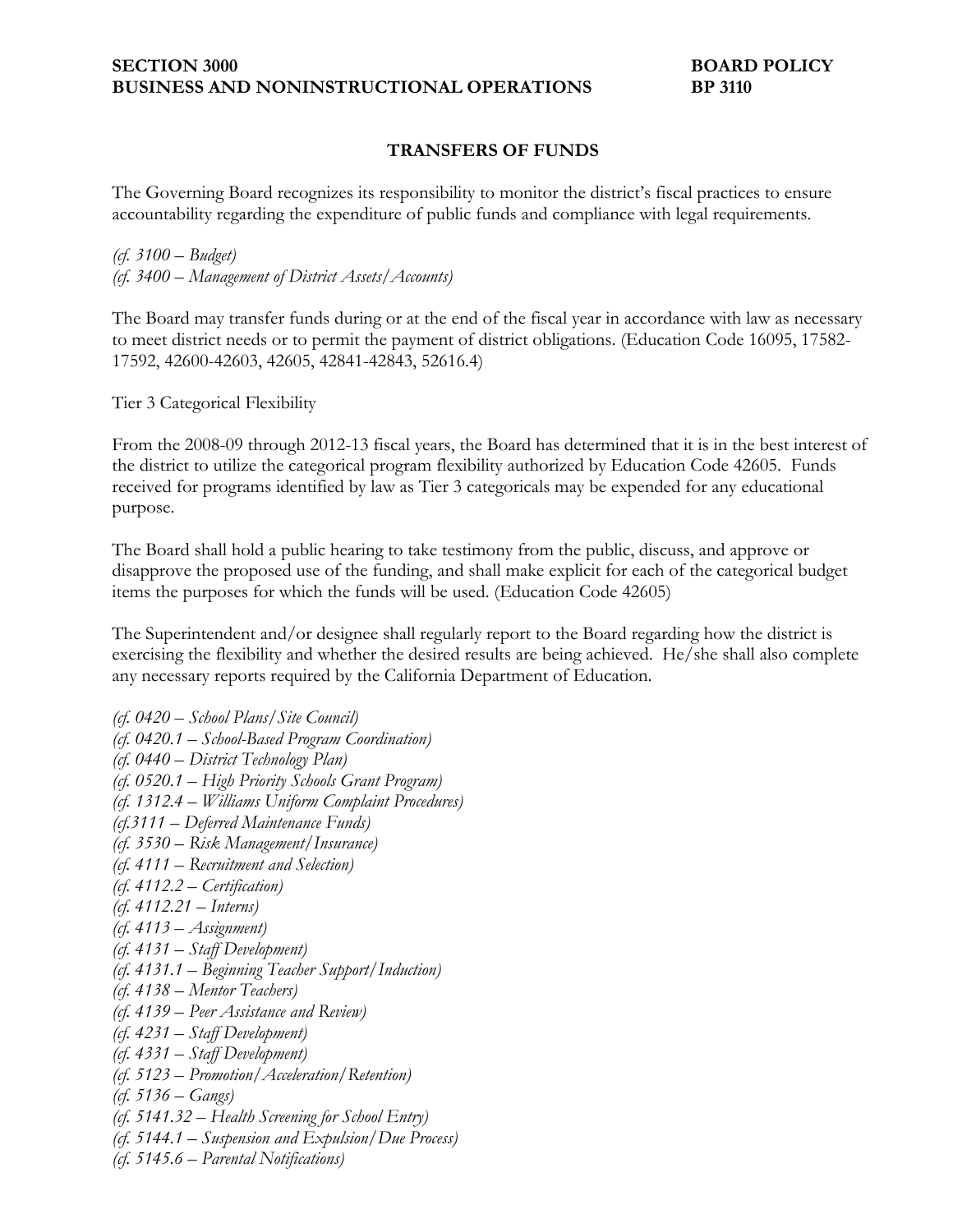## **BUSINESS AND NONINSTRUCTIONAL OPERATIONS - BP 3110 (Continued) Page 2**

- *(cf. 5146 Married/Pregnant/Parenting Students)*
- *(cf. 5147 Dropout Prevention)*
- *(cf. 5148.1 Childcare Services for Parenting Students)*
- *(cf. 5149 At-Risk Students)*
- *(cf. 6111 School Calendar)*
- *(cf. 6141.5 Advanced Placement)*
- *(cf. 6142.6 Visual and Performing Arts Education)*
- *(cf. 6142.91 Reading/Language Arts Instruction)*
- *(cf. 6146.1 High School Graduation Requirements)*
- *(cf. 6151 Class Size)*
- *(cf. 6161.1 Selection and Evaluation of Instructional Materials)*
- *(cf. 6162.52 High School Exit Examination)*
- *(cf. 6163.1 Library Media Centers)*
- *(cf. 6164.2 Guidance/Counseling Services)*
- *(cf. 6172 Gifted and Talented Student Program)*
- *(cf. 6176 Weekend/Saturday Classes)*
- *(cf. 6177 Summer School)*
- *(cf. 6178 Career Technical Education)*
- *(cf. 6178.2 Regional Occupational Center/Program)*
- *(cf. 6179 Supplemental Instruction)*
- *(cf. 6184 Continuation Education)*
- *(cf. 6185 Community Day School)*
- *(cf. 6200 Adult Education)*
- *(cf. 9323.2 Actions by the Board)*

## Legal Reference:

## **EDUCATION CODE**

| 78          | Definition Governing Board                                           |
|-------------|----------------------------------------------------------------------|
| 5200        | Districts Governed by Boards of Education                            |
| 16095       | Transfer of District Funds to District State School Building Fund    |
| 17582       | Deferred Maintenance Fund; Establishment; Purpose                    |
| 17583       | Deferred Maintenance Fund; Transfer                                  |
| 17584       | Budgeting Certification Deferred Maintenance Fund; Apportionment     |
| 17585       | Applications for Deferred Maintenance Funding                        |
| 41301       | Section A State School Fund Allocation Schedule                      |
| 42125       | Designated and Unappropriated Fund Balances                          |
| 42600       | District Budget Limitation on Expenditure                            |
| 42601       | Transfers Between funds to Permit Payment of Obligations at Close of |
|             | Year                                                                 |
| 42603       | Transfer of Monies Held in Any Fund or Account to Another Fund;      |
|             | Repayment                                                            |
| 42605       | Tier 3 Categorical Flexibility                                       |
| 42840-42843 | Special Reserve Fund                                                 |
| 52616.4     | Expenditures from adult education fund                               |
|             |                                                                      |

Management Resources: CSBA PUBLICATIONS Flexibility Provisions in the 2008 and 2009 State Budget: Policy Considerations for Governance Team, Budget Advisory, March 2009 CALIFORNIA DEPARTMENT OF EDUCATION CORRESPONDENCE